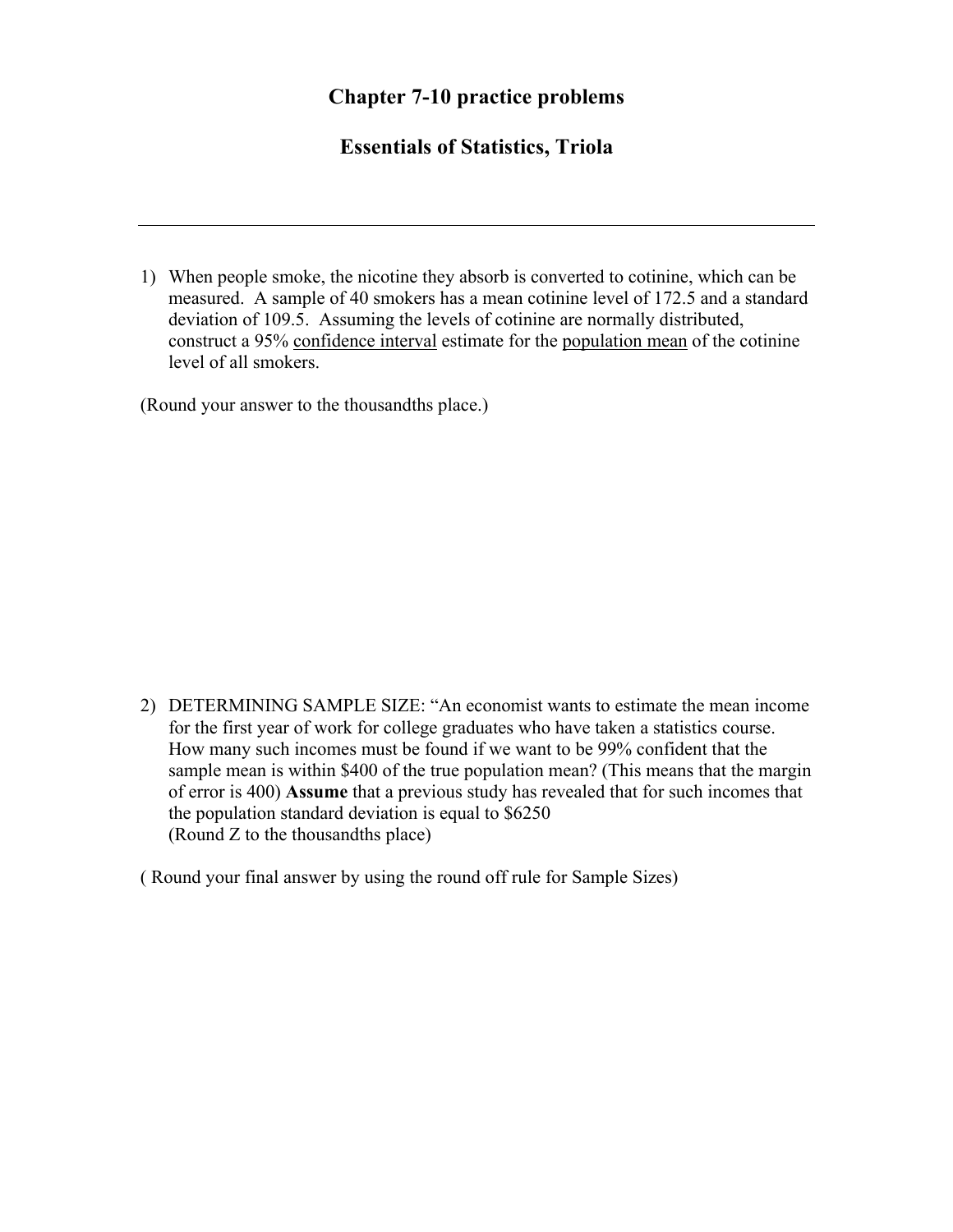A researcher wishes to determine whether the salaries of professional nurses employed by private hospitals are higher than those of nurses employed by government-owned hospitals. She selects a sample of nurses from each type of hospital and calculates the means and standard deviations of their salaries.

 $n_1 = 32$ ,  $\bar{x}_1 = $26,800$ ,  $s_1 = $600$ private:

government:

 $n_2 = 40$ ,  $\bar{x}_2 = $25,400$ ,  $s_2 = $450$ 

3) Construct a 95% confidence interval for the difference between the two population means .

4) Is there a significant difference between the two groups? Does one hospital really pay more than the other? Explain your answer by using the confidence interval from above.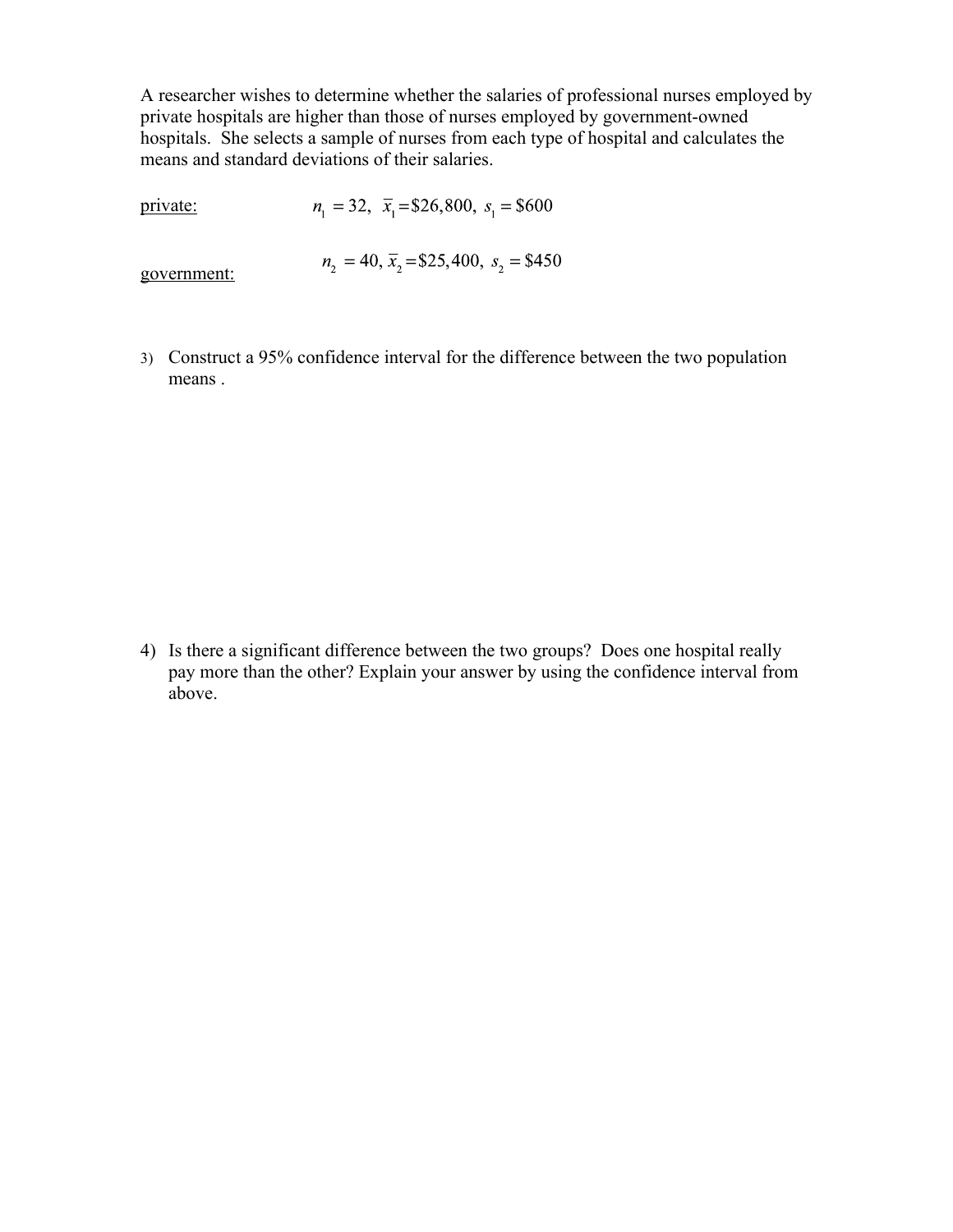A random sample of 100 babies is obtained, and the mean head circumference is found to be 40.6 cm. Assuming that the population standard deviation is known to be 1.6 cm, use a 0.05 significance level to test the claim that the mean head circumference is equal to 40.0 cm.

5) Which parameter is being tested here? a)  $\mu$  b) σ c) P

6) Where does the claim go? H\_0 or H\_1

7) The null hypothesis is

8) The alternate hypothesis is

9) The test statistic is

10) The critical value is

11) The p-value is

12) Which is the correct conclusion for the problem.

a) The sample data support the claim that the mean head circumference is equal to 40.0 cm.

b) There is not sufficient sample evidence to support the claim that the mean head circumference is equal to 40.0 cm.

c) There is sufficient evidence to warrant rejection of the claim that the mean head circumference is equal to 40.0 cm.

d) There is not sufficient evidence to warrant rejection of the claim that the mean head circumference is equal to 40.0 cm.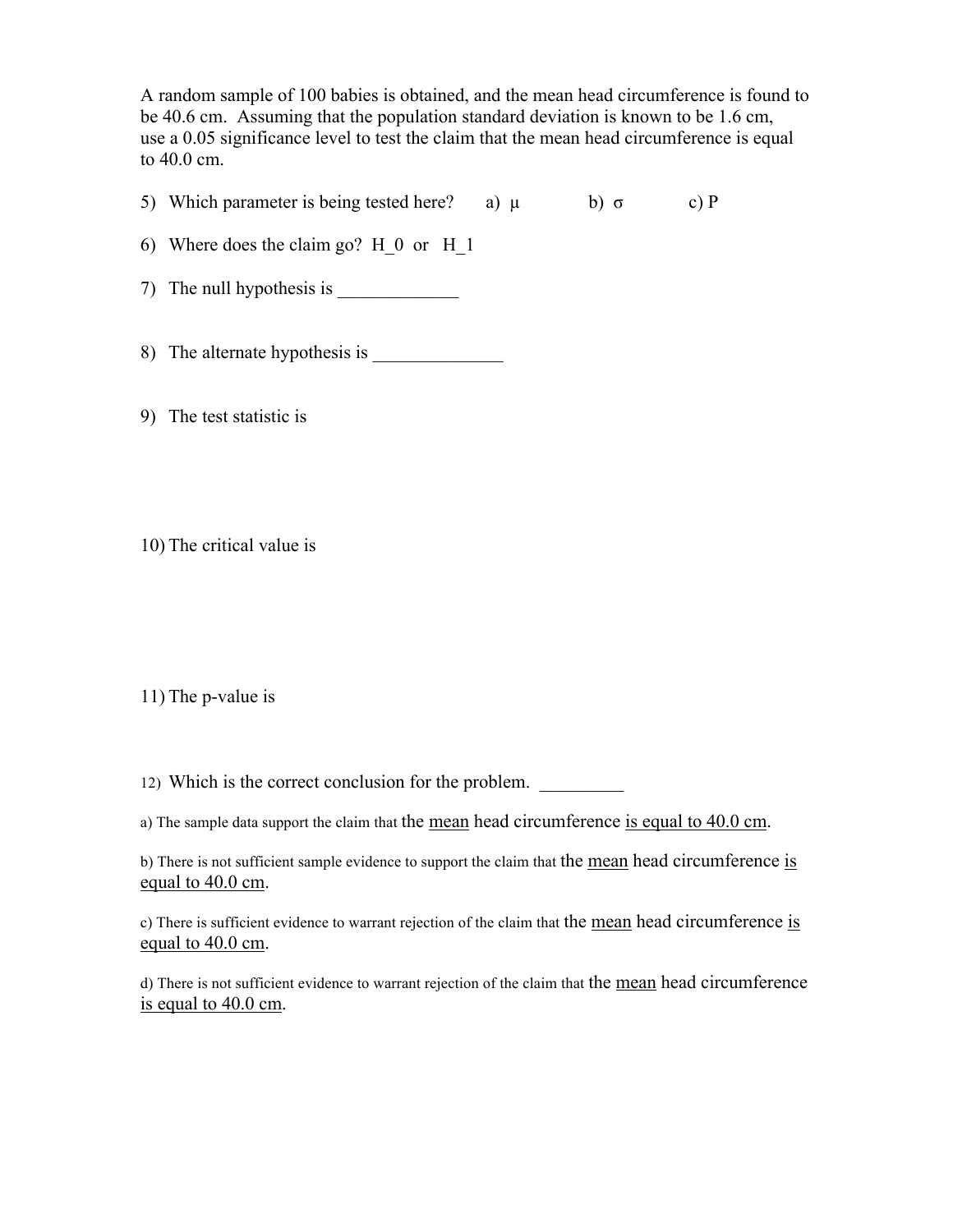With multiple lines for its various windows, the Jefferson Valley Bank found that the standard deviation for normally distributed waiting times on Friday afternoons was 6.2 min. The bank experimented with a single main waiting line and found that for a simple random sample of 25 customers, the waiting times have a standard deviation of 3.8 min. Use a significance level of  $0.05$  to test the claim that a single line causes lower variation among the waiting times. In other words, Test that a single line results in a lower variation of waiting times when compared to multiple lines

13) What is the null hypothesis? \_\_\_\_\_\_\_\_\_\_\_\_

14) What is the alternate hypothesis?

15) Find the test statistic

16) The critical value is

## 17) Which is the correct conclusion for the problem.

- a) The sample data support the claim that a single line causes lower variation among the waiting times.
- b) There is not sufficient sample evidence to support the claim that a single line causes lower variation among the waiting times.
- c) There is sufficient evidence to warrant rejection of the claim that a single line causes lower variation among the waiting times.
- d) There is not sufficient evidence to warrant rejection of the claim that a single line causes lower variation among the waiting times.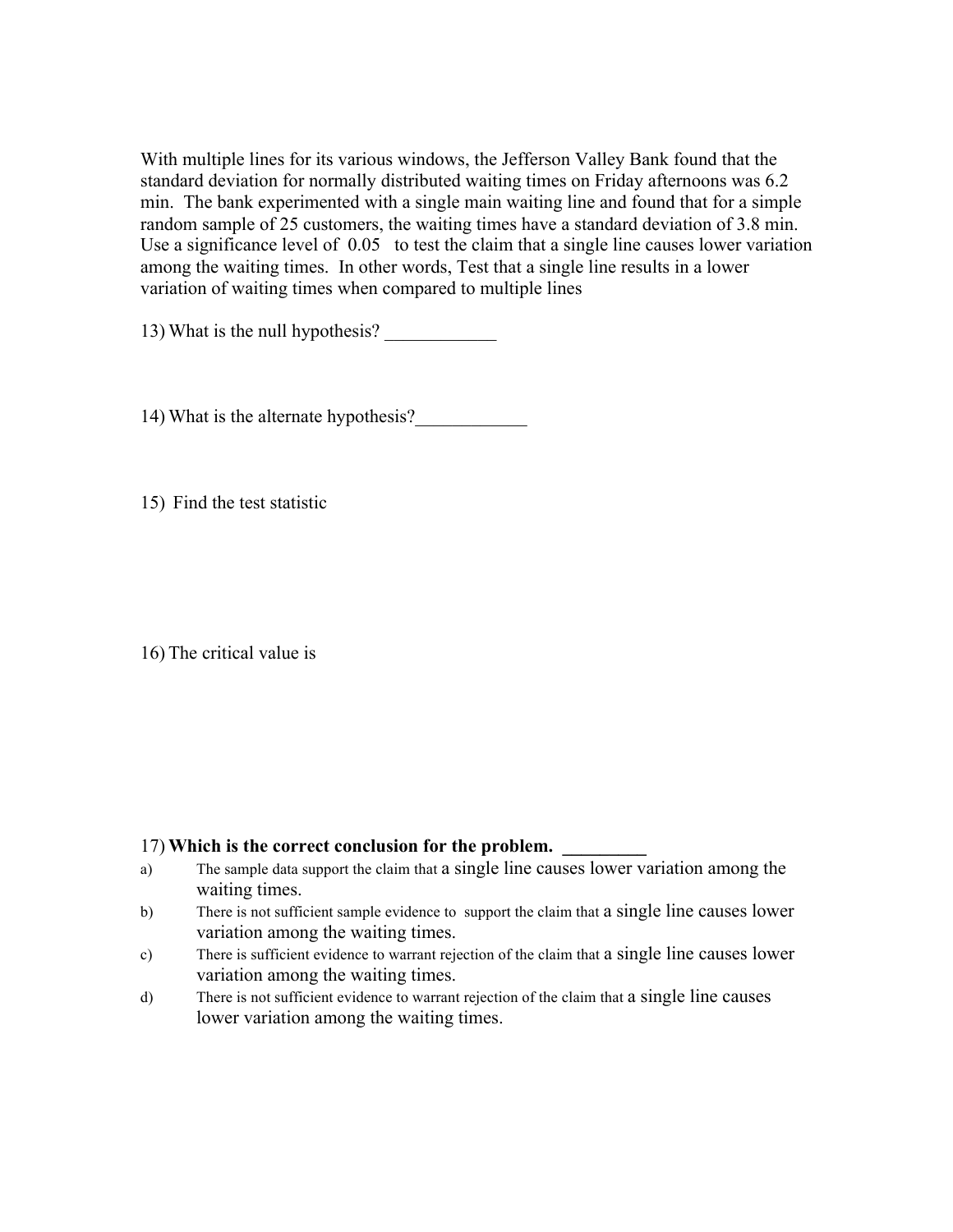A local elementary school claims that its new tutoring program helps students raise their scores on math tests. The table shows the scores of 6 students before the implementation of this new tutoring program and the scores after the implementation of the new tutoring program. At a 0.10 significance level, can you conclude that the tutoring program helps students raise their math test scores? Test the claim that the tutoring program helps students get better scores on their math tests.

| Before  | 80 | $\overline{\phantom{a}}$<br>ັ | $\cap$<br>υc | 68                | O <sub>1</sub>       | 70<br>$\circ$       |
|---------|----|-------------------------------|--------------|-------------------|----------------------|---------------------|
| program |    |                               |              |                   |                      |                     |
| After   | 80 | 80                            | 7C<br>v      | $\mathbf{u}$<br>ັ | 0 <sup>5</sup><br>JJ | $\overline{ }$<br>◡ |
| program |    |                               |              |                   |                      |                     |

18) Which statement represents the claim? Circle your choice below.

$$
a)U_d = 0 \t b)U_d > 0 \t c)U_d < 0 \t d)U_d \neq 0 ,
$$
  

$$
e) U_1 = U_2 \t f) U_1 > U_2 \t g) U_1 < U_2 \t h) U_1 \neq U_2
$$

19) The null hypothesis is \_\_\_\_\_\_\_\_\_\_\_\_\_

20) The alternate hypothesis is

21) The test statistic is \_\_\_\_\_\_\_\_\_\_\_\_\_\_\_

 $22$ ) The critical value is

23) The p-value is  $\overline{\phantom{a}}$ 

24) Choose one. a) FAIL TO REJECT  $H_0$  b) REJECT  $H_0$ .

25) Is this particular tutoring program effective in helping students raise their math test scores ?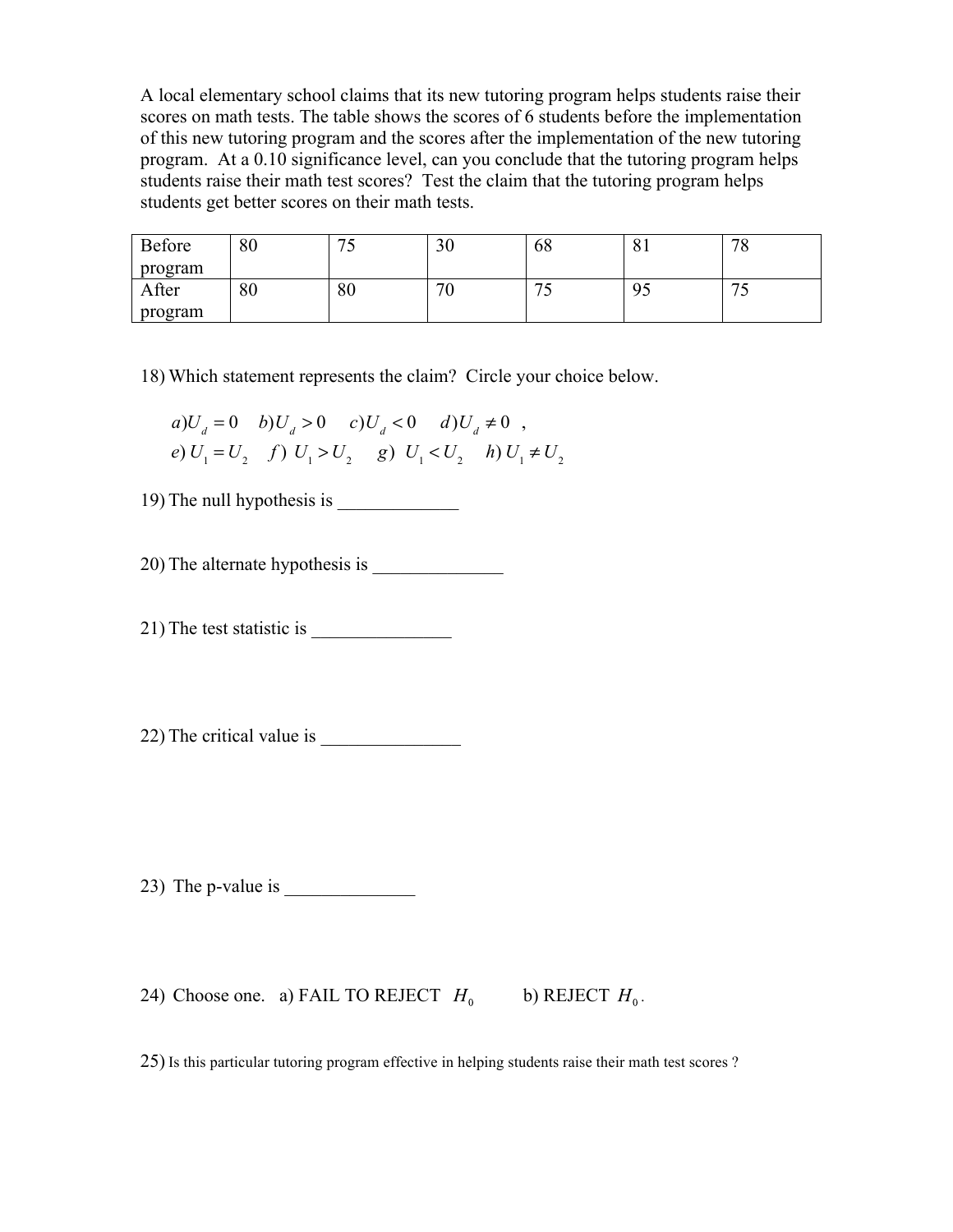When nicotine is absorbed by the body, cotinine is produced. A measurement of cotinine in the body is therefore a good indicator of how much a person smokes. Listed below are the reported numbers of cigarettes smoked per day and the measured amounts of nicotine  $(\text{in ng/mL})$ 

|                   | ιv  |  |     |  |
|-------------------|-----|--|-----|--|
| Cigarettes smoked |     |  |     |  |
| per day           |     |  |     |  |
|                   | 283 |  | .85 |  |
| Cotinine level    |     |  |     |  |

## **Round to the thousandths place**

26) Find the value of the linear correlation coefficient (r)

27) Is there a significant linear correlation? ( This is not just a "yes" or "no" question, show **all steps in a hypothesis test** leading to your answer)

28) If a significant linear correlation exists, find the regression **equation**. If there is no significant linear correlation, find  $\bar{y}$ .

29) Find the best predicted cotinine level if a person smokes 8 cigarettes per day.